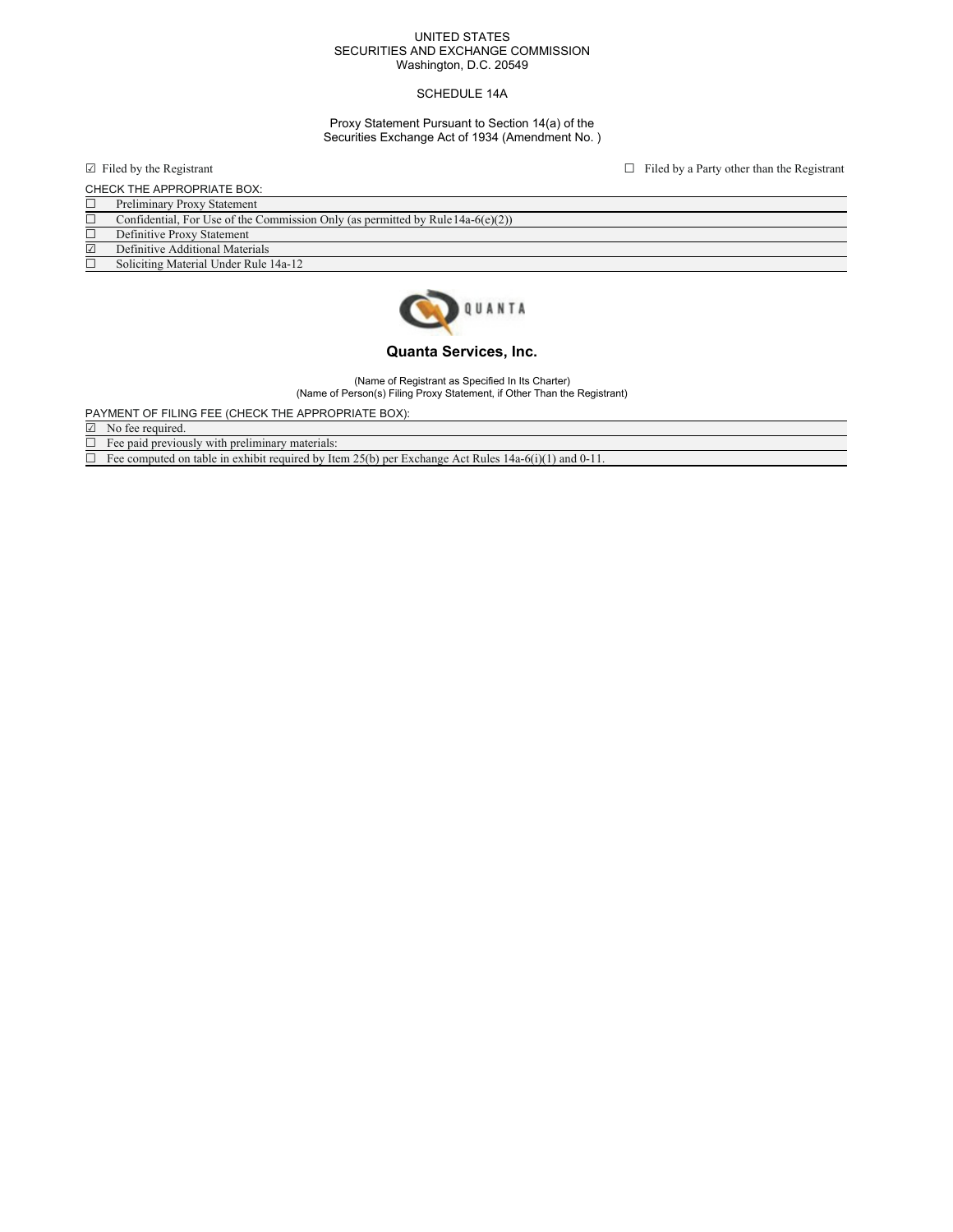

## **Quanta Services, Inc. Important Notice Regarding the Availability of Proxy Materials for the**

**Stockholders Meeting to be held on May 27, 2022**

**For Stockholders of record as of April 01, 2022**

**This communication presents only an overview of the more complete proxy materials that are available to you on the Internet. This is not a ballot. You cannot use this notice to vote your shares. We encourage you to access and review all of the important information contained in the proxy materials before voting.**

**To view the proxy materials, and to obtain directions to attend the meeting, go to: www.proxydocs.com/PWR**

**To vote your proxy while visiting this site, you will need the 12 digit control number in the box below.**

Under United States Securities and Exchange Commission rules, proxy materials do not have to be delivered in paper. Proxy materials can be distributed by making them available on the internet.